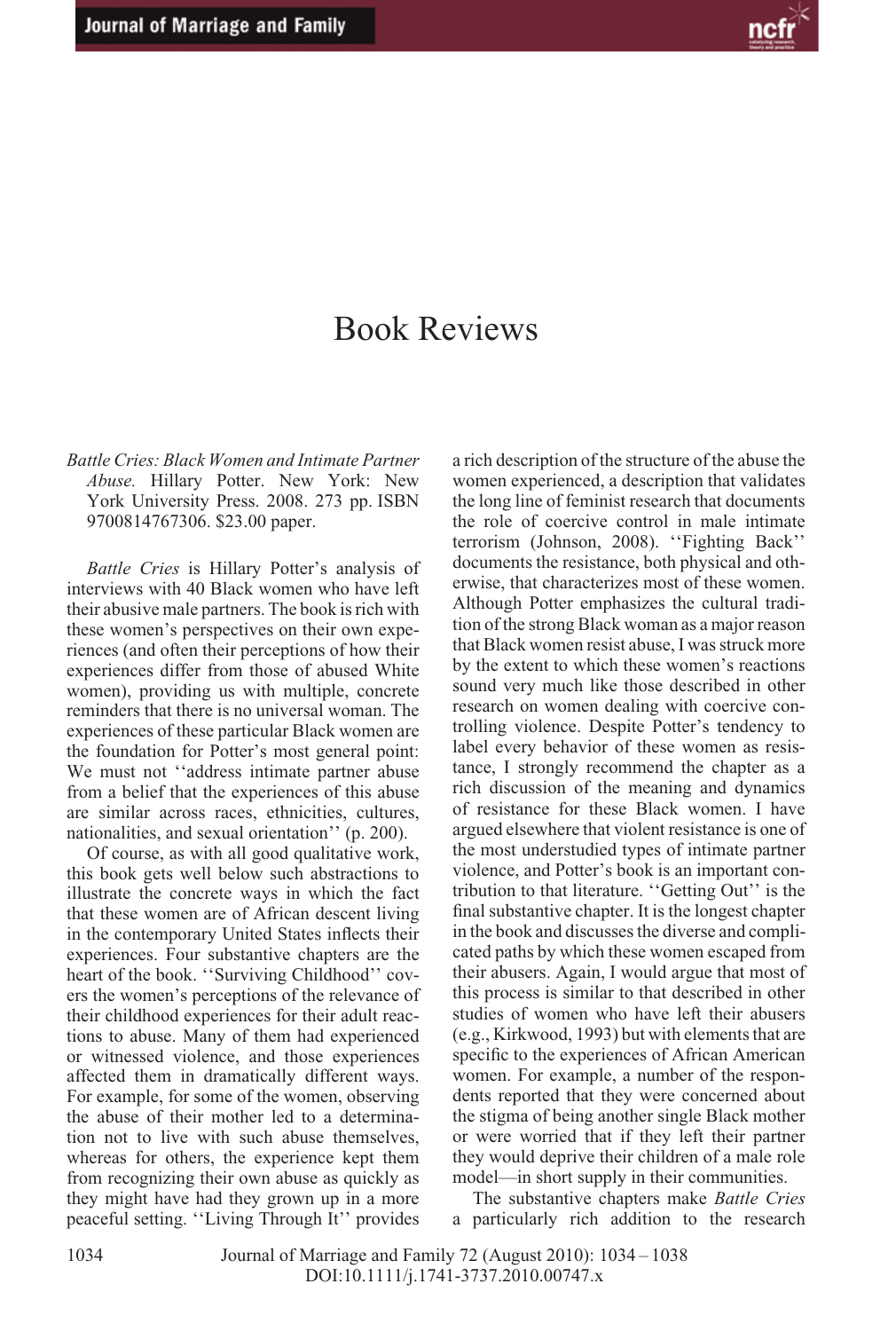literature regarding (a) the dynamic and creative means by which women cope with intimate partner abuse and (b) the particular perspectives of African American women on that experience. In my view, *Battle Cries* is for that reason essential reading for professionals in the field, both researchers and practitioners. Two major concerns, however, temper my positive feelings about the book. First, the book did not get the editing it deserved. I found myself frequently confused by the author's sentences or lines of argument, and it was not unusual for me to conclude that I was indeed dealing with contradictions and non sequiturs. Potter has important things to say, and I wish her editor had worked more with her to make them clear.

My second concern is more substantive—Potter's analysis might lead some readers to fall into a false homogenization of Black women and an exaggerated contrast with White women. In my view, Potter's focus on the strong Black woman and dynamic resistance led her to neglect the evidence that (a) abused women's behavior shows considerable individual variability, even within this relatively homogeneous sample (Black women who have left their abusers), and (b) much of what she reports echoes the findings of other studies of women's responses to intimate partner violence.

The problem of false homogenization arises with respect to Potter's tendency to include under the rubric of dynamic resistance almost any behavior that her respondents reported as a reaction to violence or other abuse. Despite all of the women having left their abusers, there was still evidence throughout their narratives that resistance was not always the dominant response. For example, one respondent said, ''There was nothing in my head that told me to get away. Nothing said, 'This isn't right. He doesn't love you. Get away''' (p. 144). Perhaps the overextension of the concept of resistance in this book comes from a lack of clarity about the difference between action and self-perception. When I think of resistance, I think of behavior, whereas Potter's discussion of dynamic resistance sometimes suggests that, for her, it is more about selfimage than about action: ''The term is employed because of battered Black women's experiences and perceptions, including (a) their not seeing themselves as victims and their not being seen as victims; (b) their self-perceptions as fighters *...* against abuse by intimate partners; (c) their selfperception as Strong Black Women; and (d) their

personal and ancestral history as Black women who have been confronted with and have resisted continuous sociostructural, cultural, and familial obstacles'' (p. 52).

With respect to the exaggerated contrast with White women, I would point out that this book continues a long line of work that has established that battered women in general are active and resourceful in response to their abuse (e.g., Gondolf & Fisher, 1988). Nevertheless, Potter at times seems to imply that her concept of dynamic resistance applies only or primarily to Black women, whom both Potter and her respondents contrast with allegedly ''passive'' (p. 31) and ''pampered'' (p. 28) White women. I wish Potter had been more careful about reminding us that her respondents' perceptions of differences are not evidence of real differences. For example, some of her respondents were convinced that White women stay longer in abusive relationships than do Black women, and Potter seems to accept their view, even though one of her own footnotes (at the back of the book) presents evidence of the opposite (p. 232 n. 3). The general literature on battered women, which is based largely on samples dominated by White women, clearly establishes that White women do resist and escape from their coercively controlling partners.

Although I expect that much of her analysis would also apply to White women, there is one respect in which the resistance reported here clearly is specific to Black women—the unrelenting influence of the stereotype of the strong Black woman. The effects of that stereotype (as held by the women themselves and by others) permeates these women's experiences, from their own interpretations of their behavior to the way others treat them when they seek help. Potter points out that the strong-Black-woman stereotype is both a blessing and a curse. On the one hand, it encourages some women to resist and ultimately to escape. On the other hand, it sometimes "interfere[s] with seeking assistance'' (p. 191).

Finally, I have to say that there is an element of irony in the possibility that Potter's suggestion that ''even Black women who . . . are severely dominated and controlled without resisting can still exude dynamic resistance'' (p. 55) contributes to the very stereotype that is the core of her analysis. Thus, although I would highly recommend this book to professionals in the field, I would be less sanguine about assigning